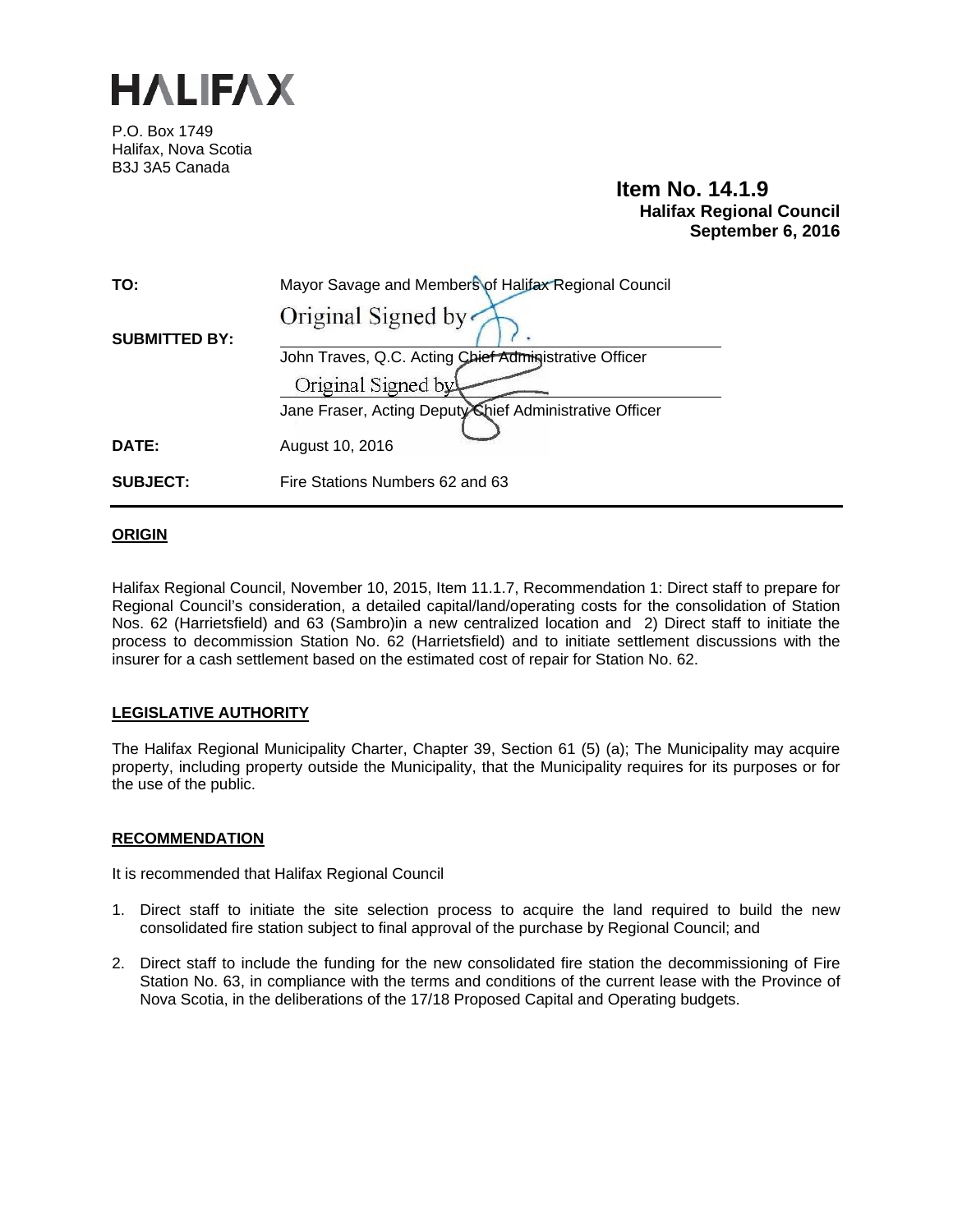# **BACKGROUND**

On November 10, 2015, Regional Council directed staff to prepare detailed capital/land/operating costs for the consolidation of Fire Station No. 62 (Harrietsfield) and Fire Station No. 63 (Sambro) in a new centralized location.

On January 1, 2015, Fire Station No. 62 (1070 Old Sambro Road, Harrietsfield) was heavily damaged by fire and is currently out of commission. A structural engineer deemed the building unsafe for use as a fire station, including the storage of apparatus and equipment. An insurance claim in the amount of \$213,990 has been received and was transferred to Q103 – Capital Surplus.

Fire Station No. 63 (180 West Pennant Road, Sambro) is designed to accommodate only two career firefighters, a minimal number of volunteers and two fire apparatus. With Fire Station No. 62 no longer in use, both volunteer and career firefighters were relocated to Fire Station No. 63. To accommodate the increased number of staff, Halifax Regional Fire & Emergency (HRFE) have been leasing a 60 foot trailer. Even with the temporary facilities, the facility has several functional and operational limitations.

The following two options were presented in the November 10, 2015 report to Regional Council:

- Option 1 (recommended) Consolidate Station Nos. 62 (Harrietsfield) and 63 (Sambro) in a centralized location
- Option 2 Consolidate Station Nos. 62 (Harrietsfield) and 63 (Sambro) in a new station located on the current 63 location

Regional Council approved the recommendation to direct staff to prepare detailed capital/land/operating costs for the proposed new facility in a centralized location (Option 1).

#### **DISCUSSION**

The following costing analysis for a proposed new Fire Station No. 62 includes costs for land acquisition, site development, building construction and decommissioning of the current Fire Station No. 62 and Fire Station No. 63. Also included is a comparison of operating costs for a combined fire station compared to the current operating costs for Fire Station No. 62 and Fire Station No. 63. An analysis of staffing costs and fire apparatus costs are not included in this report; however, it is anticipated these will not change when compared to a combined fire station.

#### **Capital Cost Estimate**

The proposed new consolidated fire station costing is based on a four bay design located on a 2 acre rural site. The capital cost estimate was compiled by a cost consultant and based on recent fire station builds (Fire Station No. 60 – Herring Cove and Fire Station No.65 - Tantallon). Historical costs from these stations were also used to validate the current cost estimate.

The cost estimate is based on the following factors:

- Similar design to Fire Station No. 65 Tantallon
- Design-build procurement delivery
- Project award 2017/18
- Moderate level of site preparation
- Contingency of 15 percent

**Capital Cost Estimate : \$3,450,000 (net HST included)**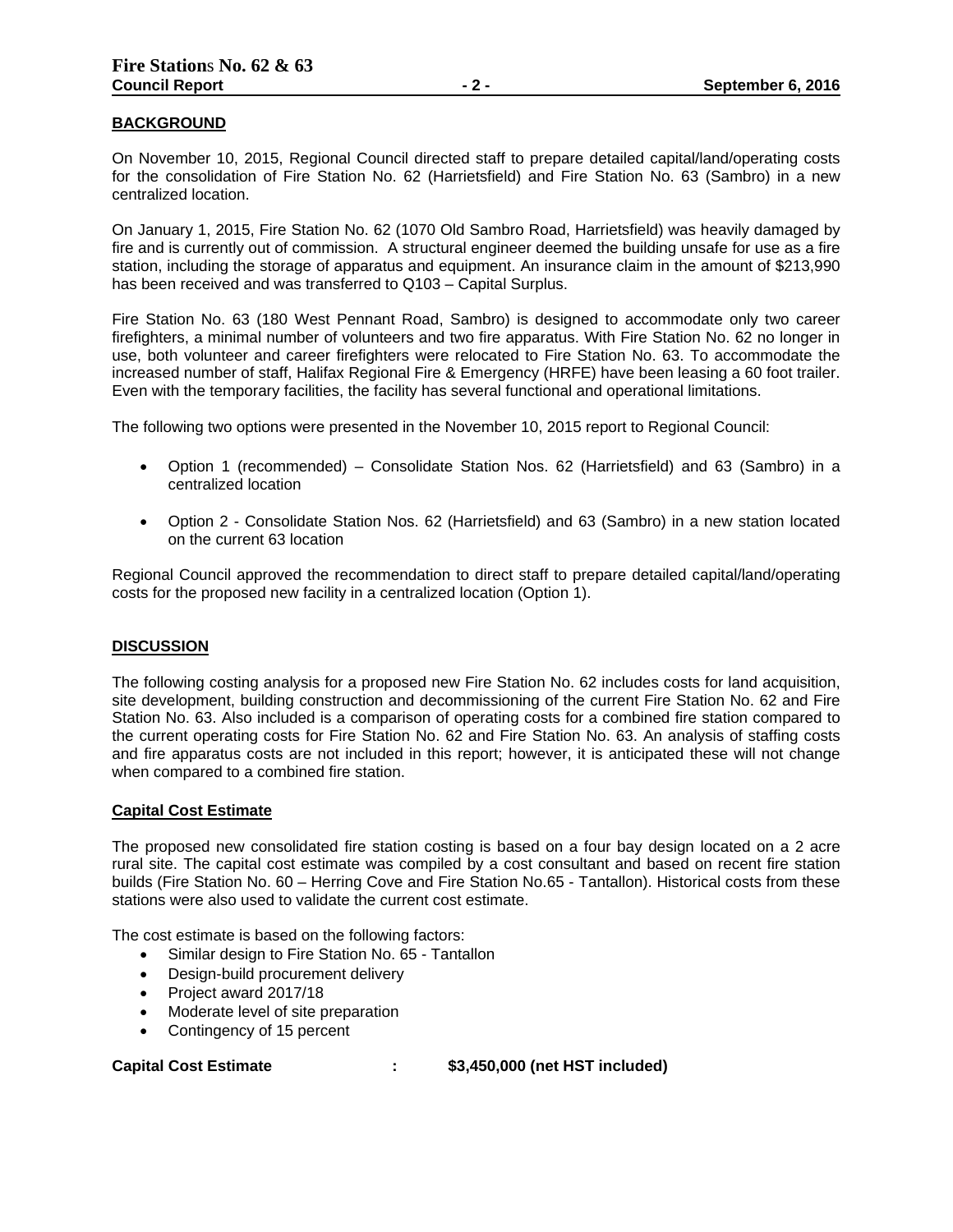#### **Land Cost Estimate**

In a preliminary review, HRFE have so far considered three potential locations on Old Sambro Road having been identified by HRFE as suitable locations to provide optimal fire response from one centralized location in the Harrietsfield/Sambro communities. The general market value for land in the desired area and size suitable to HRFE's needs would be expected to be in the \$100,000 to \$200,000 value range, subject to final negotiations on specific options.

#### **Operating Cost Estimate**

Operating costs were compiled based on two year historical data for similar fire stations. Historical cost data was also compiled for Fire Station No. 62 and Fire Station No. 63 which would no longer be realized in the consolidated fire station scenario.

Operating Cost of Consolidated Fire Station: \$66,000 per year (net HST included) Less Fire Station No. 62 Operating Costs: \$27,000 per year (net HST included) Less Fire Station No. 63 Operating Costs: \$22,000 per year (net HST included) **Net Increase to Operating Costs: \$17,000 per year (net HST included)**

#### **Decommissioning Cost Estimate**

- Fire Station No. 62 (Harrietsfield): Decommissioning this fire station is expected to include demolition of the existing structure, slab and footings as well as environmental clean-up as required. An environmental site assessment has not been performed as part of this report. It is anticipated that the land would be declared surplus under Administrative Order No. 50. The potential proceeds of a land sale have not been included in this analysis. The recommended cost allowance for demolition is \$80,000 (net HST included).
- Fire Station No. 63 (Sambro): This property is leased from the Province of Nova Scotia. The lease requires that HRM return the property to its original condition at the end or cancellation of the lease. Contaminated soil is expected due to a furnace oil leak discovered in 2005. The recommended cost allowance for demolition and soil remediation is \$209,000 (net HST included).

# **Decommissioning Cost Estimate: \$289,000 (net HST included)**

#### **Cost Estimate Summary**

The cost estimate for the proposed new consolidated fire station is \$3,625,010 (net HST included), detailed as follows:

Capital Cost Estimate: \$3,450,000 (net HST included) Land Cost Estimate:  $$100,000$  (net HST included) Subtotal Capital and Land Cost Estimate: \$3,550,000 (net HST included) Decommissioning Cost Estimate: \$289,000 (net HST included) Less Insurance Claim:<br>
Total Capital Cost Estimate: **- 1990** (net HST included)<br> **1990** (net HST include

**Total Capital Cost Estimate: \$3,625,010 (net HST included)**

**Net Increase to Annual Operating Costs: \$17,000 (net HST included)**